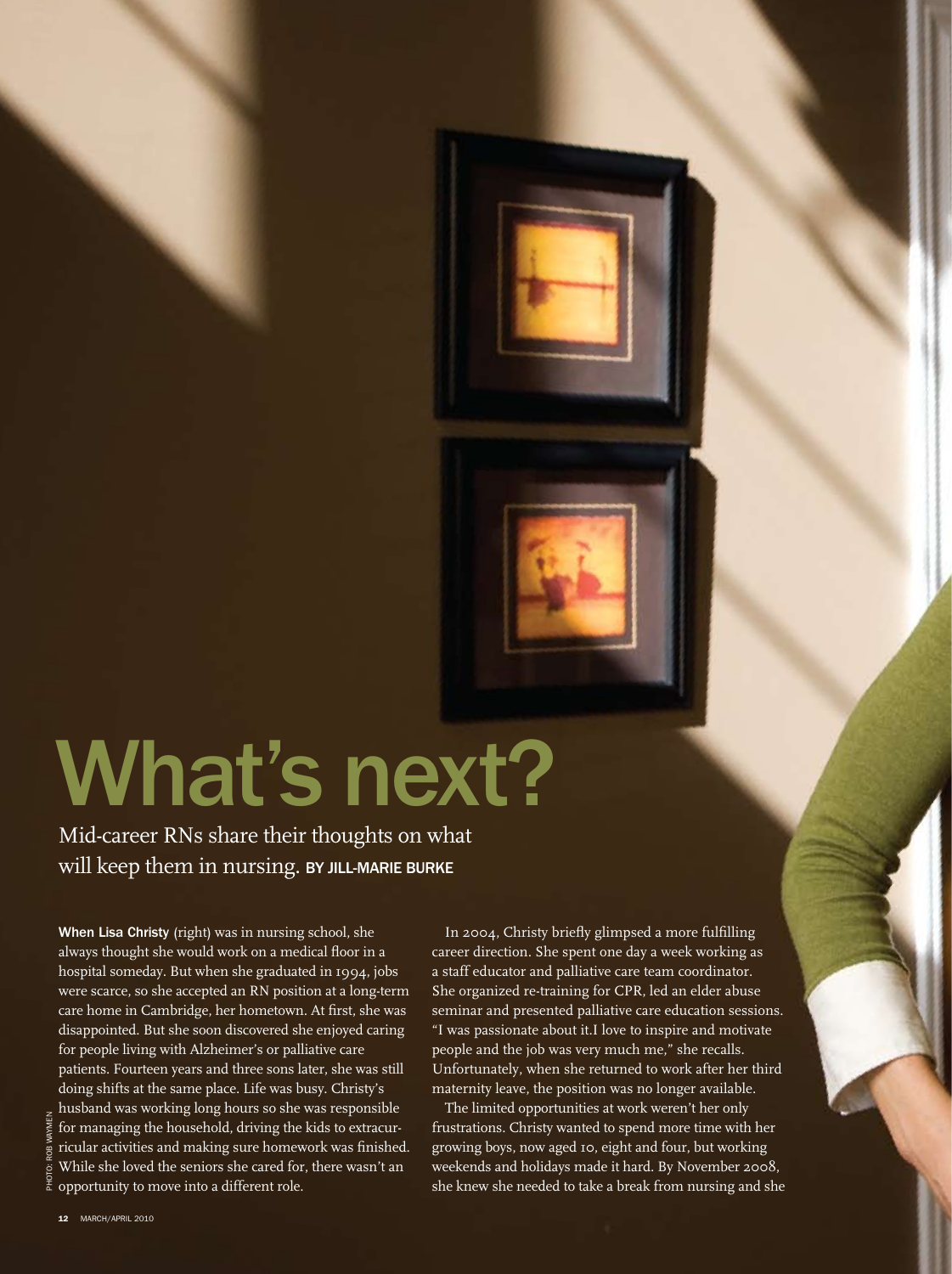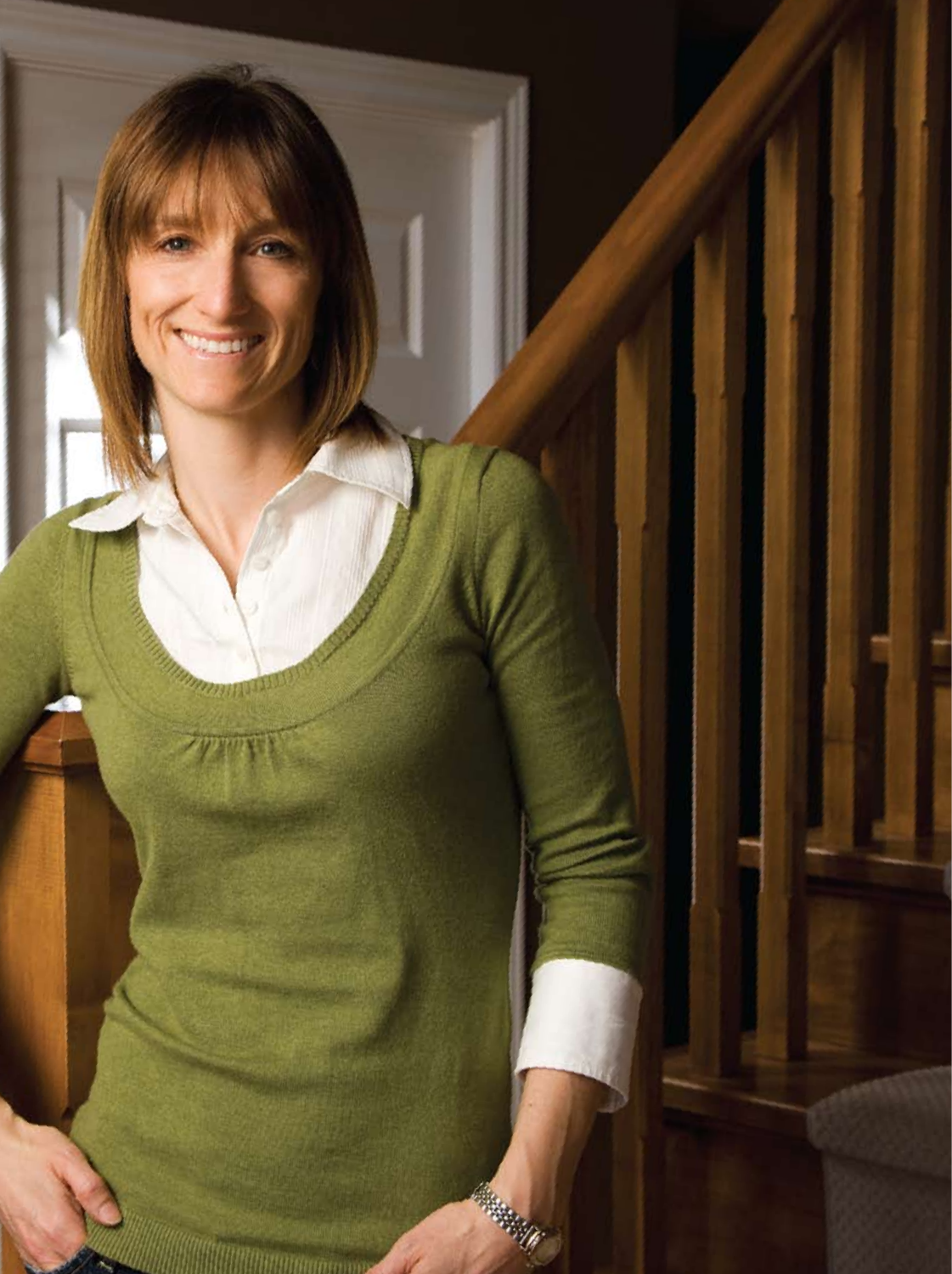quit her job. She says many of her co-workers empathized with her.

"A lot of the people I worked with were trying to balance out their families, their kids, and trying to stay motivated while dealing with the other stresses of not enough staff, being called in, working Christmas and other holidays. All of that is a struggle for nurses, for sure," she says.

It's been a year-and-a-half since Christy quit her job, and she hasn't worked since. She occasionally wonders if she should just go back to the long-term care home and pick up a few shifts here and there. But then she asks herself: "Do I want to do that for the next 20 years?"

The 37-year old is still passionate about nursing, but is at a crossroads and is unsure of what the next turn should be. She's confident that her nursing skills will serve her well if she decides to transition into another career. If she stays in nursing, she would like to move into an administrative leadership role, but isn't sure how to get there without a bachelor's degree or management experience. She also knows that most of the positions she would be interested in are full-time, and that would make it difficult to juggle her family responsibilities. These days, she volunteers as a grief counsellor for a group of bereaved five to nine year olds and is interested in exploring options in that field, as well.

Given the turmoil of those decisions, it's no surprise that when Christy read an ad for RNAO's first-ever Mid-Career Nurse Symposium that asked the question "Do you need a refresh and a re-focus?" her answer was an emphatic "yes."

"I need a direction," says Christy, who was one of 140 RNs who attended the day-long conference in February. "I know I need some further education and I need to figure out where that is, what that is, and if I'm going to be able to do it."

According to the College of Nurses of Ontario (CNO), 50,000 RNs in the province are halfway through their careers. While the number may sound significant, there should be more. In the past 10 years, the share of RNs between the ages of 35 and 54 in the workforce has dropped from 66 per cent in 1999 to just 54 per cent today. According to RNAO's recently released political platform, *Creating Vibrant Communities: RNAO's Challenge to Political Parties,*  nurses in this demographic have the education, knowledge and experience employers and patients require, and younger nurses who need mentors depend on. But feeling overwhelmed by demanding work lives, insufficient support, displacement and patients who are increasingly complex leaves many seriously considering leaving their jobs, even the profession.

To reverse this troublesome trend, some RNs say they need more support from their workplaces and colleagues to try out new ways to keep their passion for their careers alive. That's why RNAO has called on the province to develop a strategy targeted specifically at this group to retain them in the workforce as thriving members of the profession. RNAO President-Elect David McNeil, who's been a nurse for 22 years, is a member of a provincial committee that's exploring ways to enhance the work lives of mid-career nurses.

"This group is the core of our profession," he explains. "They really represent the future of nursing in terms of both formal and informal leadership. To keep the profession strong, we need to make sure we pay attention to this group. If we don't, we're affecting nursing today, and into the future."

Mary Wheeler, one of the speakers at the symposium, has spent the last 20 years helping nurses like Christy take stock of their careers. She says it's perfectly natural and healthy for nurses at this

"This group is the core of our profession... to keep nursing strong, we need to make sure we pay attention to them."



stage of life to wonder if they should go back to school, take on a leadership role, go on a leave of absence, or just leave nursing altogether. Wheeler is an RN, a partner in DonnerWheeler, a career consulting firm, and co-author of the book *Taking Control of Your Career: A Handbook for Health Professionals.* She says for nurses in Christy's demographic "balancing home, work and staying healthy so that you can provide care for clients, family, and yourself becomes a never-ending challenge."

During her workshop, Wheeler challenged participants who are having trouble figuring out what to do next to ask themselves what they would be doing if they had 20 times the courage they do now. Wheeler says it's common for nurses to feel anxious about making the wrong choices or losing pensions that they've spent years contributing to. All nurses need to determine what's important in their lives and how much risk they're comfortable taking. No matter what your dream is, she believes it's important to surround yourself with people who will support you on the journey.

Researcher Linda McGillis-Hall says if organizations want to keep these RNs from even entertaining thoughts of leaving their jobs in the first place, they need to make work a place where the rewards go beyond the paycheque. "Relationships with mentors, colleagues and physicians are of central importance to these nurses," she explains.

McGillis-Hall is a professor at the University of Toronto's Lawrence S. Bloomberg Faculty of Nursing and a co-investigator with the Nursing Health Services Research Unit. She recently conducted a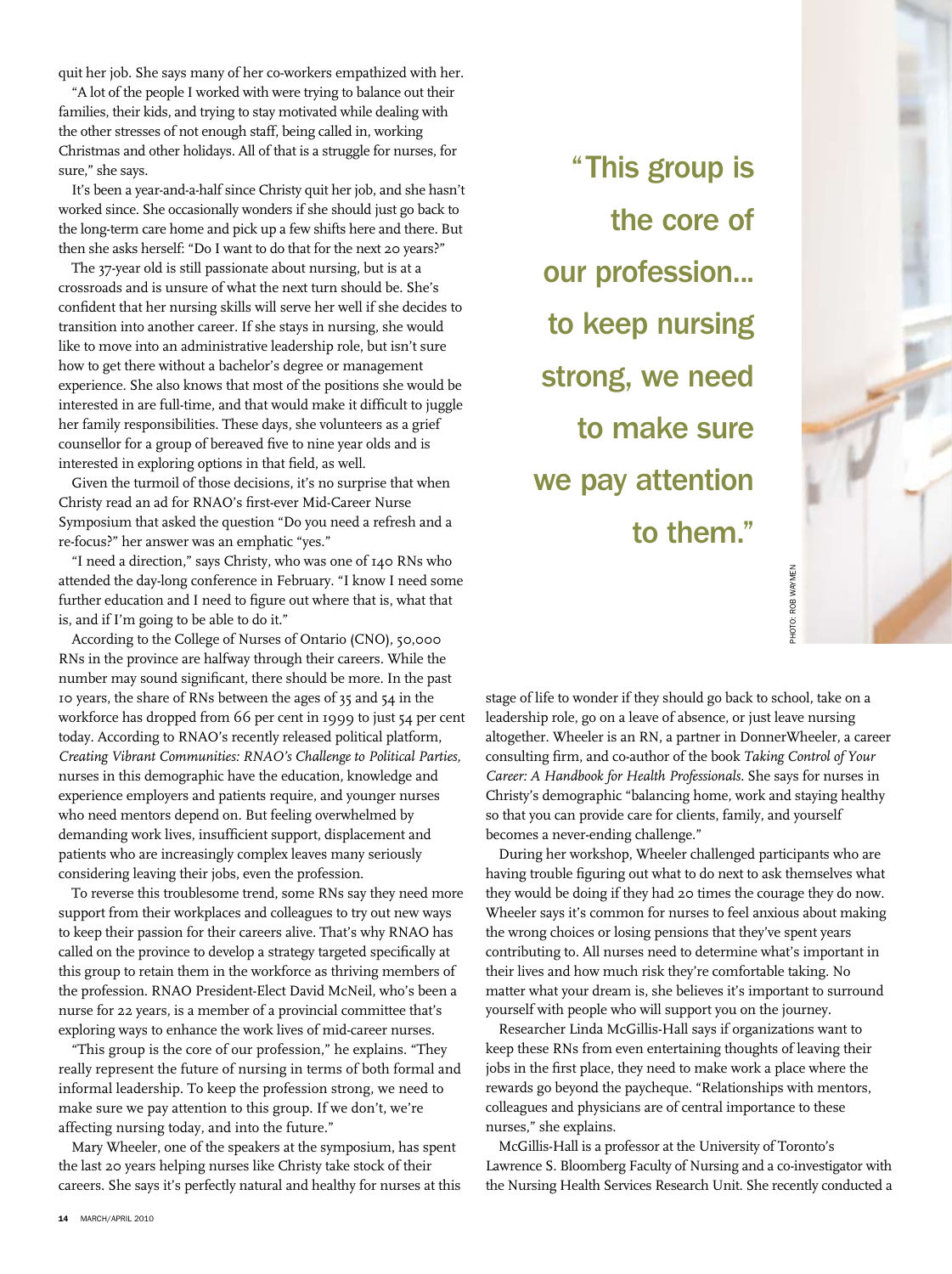

Suman Iqbal says a supportive mentor helped her re-invent her career.

study that looked at the unique work environment needs of midcareer RNs and RPNs in Ontario. She's still analyzing the data, but according to preliminary findings she shared at the conference, when the nurses surveyed were asked why they've stayed in their current positions, they listed factors such as good mentors and colleagues, management listening to nurses, positive relationships with physicians, and flexible scheduling as the top reasons. The nurses said organizations that want to retain and recruit mid-career nurses should provide opportunities for them to be preceptors, apply for internships and scholarships, and learn new skills on the job.

Debra Bournes believes that when it comes to RNs who are in the midst of their careers, professional development must be a key part of any strategy. Bournes is the Director of Nursing, New Knowledge and Innovation at University Health Network (UHN) in Toronto. Five years ago, the hospital found a way to keep mid-career nurses passionate about the profession and their daily work when it began funding the annual Nursing Research Challenge that gives staff nurses a chance to conduct research projects on their units.

"Mid-career nurses love the projects and they are so proud of their work," she says. "Some of them will tell you 'I'll stay at the bedside my whole life if I can be involved in these kinds of projects.'"

Last year, RN Karen Thomas was part of a team on the Pre-Operative Care Unit (POCU) that set out to understand what UHN patients experience when their surgeries are cancelled. Thomas says procedures can be re-scheduled because of a sudden organ transplant or emergency. She and her colleagues always dreaded

telling patients that they would have to come back another day. As part of their research challenge project, she and fellow RN Ross Riggs interviewed 27 patients who vividly described their devastation after learning they had been re-scheduled.

After seeing those results, the hospital changed its protocol for handling cancellations. All patients who are scheduled for surgery receive a letter explaining the possibility that it might be postponed at the last minute. Those who have this experience are given an apology card and every effort is made to give them information on a new date.

The project wasn't just good for patients. Thomas, who is now an Advanced Practice Nurse Educator for POCU, says it also revitalized the nurses, and proved they don't need to get a new job or go back to school to make a difference. "It was very refreshing and truly the essence of what we all want to do – have a positive impact on patient care and on colleagues."

For some nurses, the physical demands of the profession make a career shift necessary, even though they love direct clinical practice. Suman Iqbal worked at the bedside for more than 18 years and never wanted to leave. But caring for the patients in the surgical oncology unit at Sunnybrook started to take a toll on her body. When she started feeling physically tired at work and had to have pinched nerves in her elbows repaired, she knew she needed a new direction. So, 20 years after receiving her nursing diploma in India, she decided to go back to school and earn her baccalaureate degree in nursing. At the same time, she also began exploring different